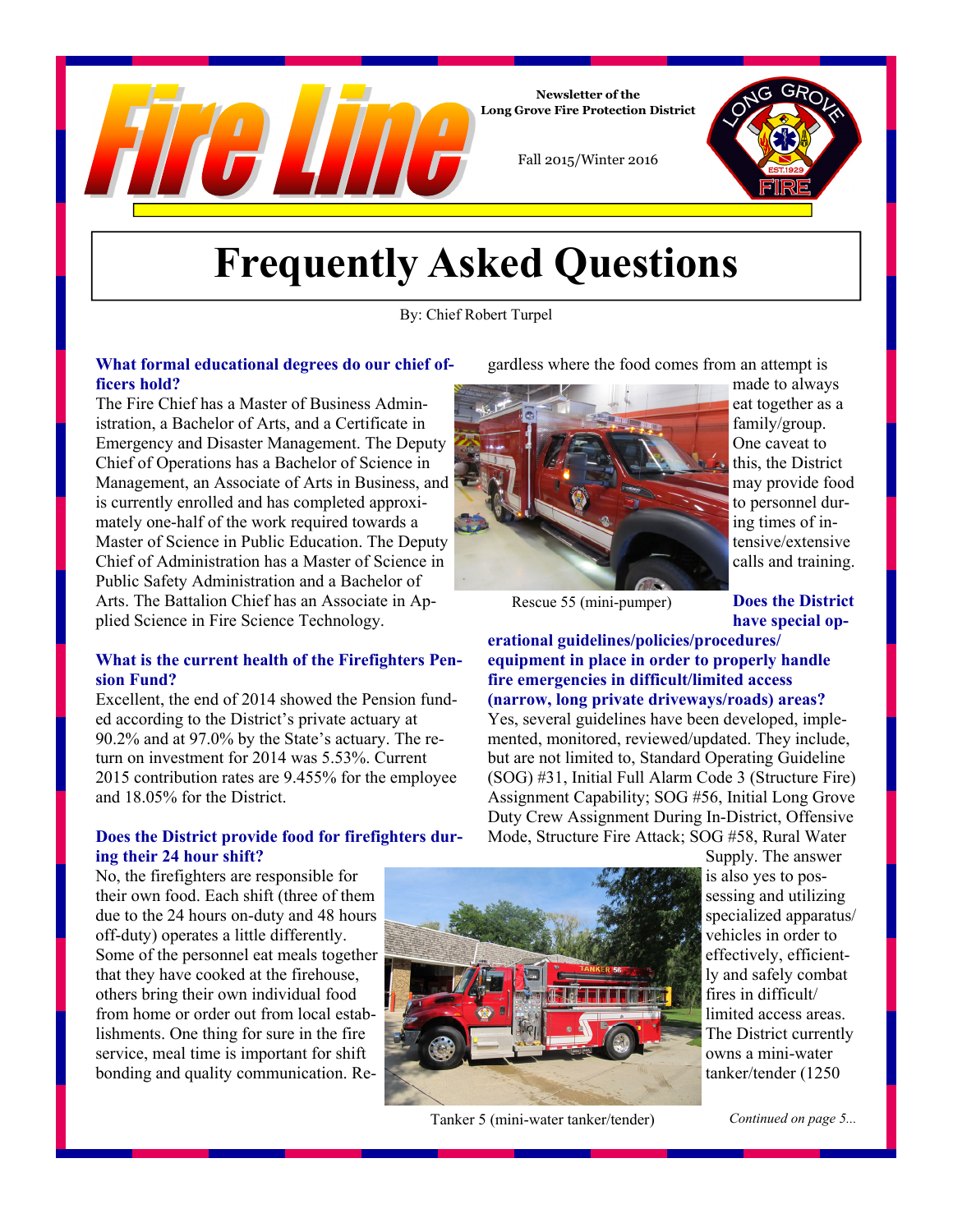# **Interesting Calls**

On March 6, firefighters responded with a pumper squad, ambulance, on-duty battalion chief, fire chief, and deputy chief to a reported motor vehicle crash with entrapment involving a semi tractor trailer and a passenger vehicle. Assistance was received from Buffalo Grove FD, Lake Zurich FRD, and Lincolnshire-Riverwoods FPD. While en route, dispatch advised that the semi truck was on fire. Additional assistance was requested from Countryside and Prospect Heights FPDs with water tenders due to no fire hydrants in the area. Palatine FD responded to our station with an engine to cover our district. Once Long Grove units arrived they found a fully involved semi truck cab on fire. The driver and only occupant were out of the vehicle. The accident had occurred 4:58 am on Rt. 83 just north of Aptakisic Road. The truck was traveling north on Rt. 83, when it struck a passenger car that was stalled in the road. The car, at time of impact, was vacant, as the driver was off the side of the road waiting for help. The car sustained heavy damage as the truck rear ended at 45 mph, per the truck driver. After impact, the truck began to smoke and as the driver was calling for help it caught fire. The driver exited the truck cab with minor injuries, but refused transport by ambulance. The car and truck both sustained severe damage.

On March 18, at 2:40 pm we responded for a motor vehicle accident with a semi tractor trailer rolled over on Lake Cook Road just east of Rt. 53 expressway, with a fire chief, battalion chief, deputy chief, rescue pumper, and an ambulance. Arlington Heights FD, Buffalo Grove FD, Prospect Heights FPD and Lincolnshire-Riverwoods FPD also responded to the scene.

#### By: Deputy Chief Marc Small

Buffalo Grove units arrived first on the scene at 2:43 pm and reported the crash to be located on the eastbound exit ramp to Lake Cook Road from northbound Rt. 53 and established command. They reported a semi tracker trailer rolled over on its roof just off the ramp in the grass, the truck was carrying two large rolls of steel. Heavy airbags were requested from Ernie's Wrecker Service in Lincolnshire and an aero medical helicopter was put on standby. The fire chief arrived at 2:45 pm and command was transferred to him. Crews found two trapped occupants in the cab and a dog running around outside the truck, police took custody of the apparently uninjured dog. The driver of the truck was able to speak and the passenger was unconscious but breathing. Crews, using multiple hydraulic rescue tools on both sides of the cab, were able to free the passenger at 2:59 pm and moved the patient into an Arlington Heights ambulance for transport to Lutheran General Hospital in Park Ridge with non-life threatening injuries. At 3:01 pm the driver of the truck was freed and moved into a Long Grove ambulance for transport to Northwest Community Hospital in Arlington Heights with non-life threatening injuries.

In March, Long Grove firefighters responded on several mutual aid calls to surrounding communities. On March 4 our pumper squad went to Rolling Meadow's fire station for coverage during a house fire; we responded to 5 calls while covering their station. On March 29, our pumper squad responded to Mundelein for a house fire. On March 30, our ambulance went to Mundelein for a house fire. On March 31, our pumper squad responded to Libertyville's fire station for coverage during a house fire.

*Continued on page 3...*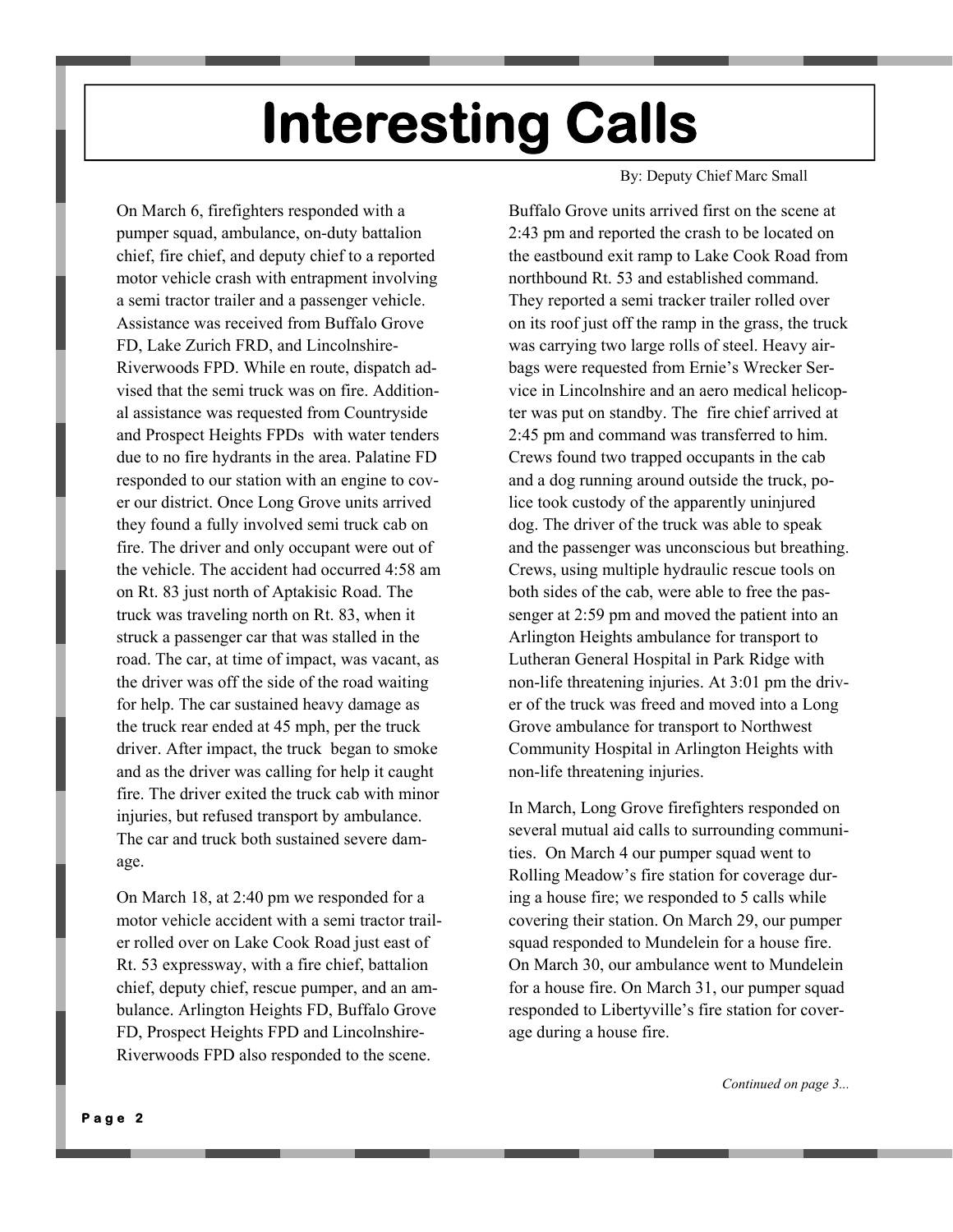#### *...continued from page 2*

On April 17, at 4:00 pm we were dispatched for a brush fire in the rear of 4700 Royal Melbourne Drive. Due to multiple calls going on at the time, we responded with a pumper tanker with two personnel. While en route, a large column of smoke coming from the Royal Melbourne subdivision was seen. The response was immediately upgraded for a second pumper tanker and ambulance from our station. Mutual aid was requested for assistance from Buffalo Grove FD, Countryside FPD, and Lincolnshire-Riverwoods FPD. Upon arrival, the first in crew reported a large brush fire approximately 200' by 100' that was moving toward a growth of cattails. It took approximately an hour to extinguish the fire, no homes sustained any damage.

On May 4, we were dispatched to Nichols Road, in unincorporated Arlington Heights, for an oven fire in a multi-family dwelling. We responded with a pumper squad, pumper tanker, ambulance, fire chief, and deputy chief with assistance from Palatine and Buffalo Grove FDs. Palatine fire engine arrived first and went upstairs to the apartment, while the Fire Chief established command. Palatine reported the fire was out but there was severe damage to the kitchen. The apartment's occupants were moved to the ambulance and evaluated for smoke inhalation. The remaining apartments were initially evacuated by Cook County Sheriffs Police with confirmation of such by fire crews. The apartment was checked for hidden fire, none was found, and we removed the remaining smoke using fans. The occupants refused transport to the hospital. The American Red Cross was contacted to assist the residents of the affected apartment with temporary housing. The fire was determined to be accidental.

In May, firefighters responded to several mutual aid calls to surrounding communities. On May 1, to Libertyville with a brush truck and chief officer for a brush fire. On May 3, to Prospect Heights

with our pumper tanker, ambulance, and chief officer for a garage fire. On May 18, to South Barrington with our pumper tanker, ambulance, and chief officer for a house fire. On May 28, to Lincolnshire with a Hazardous Materials Technician to assist with a chemical leak.

On June17, 2 the battalion chief, fire chief, deputy chief, rescue pumper, and ambulance were dispatched for a motor vehicle accident with entrapment on Old McHenry Road just north of Rt. 22. Automatic aid companies from Lake Zurich FRD, Buffalo Grove FD, and Lincolnshire-Riverwoods FPD also responded to the scene. Upon arrival, the Battalion Chief reported two vehicles involved. One of the vehicles was off the road upside down laying on its roof, the driver being entrapped in the vehicle. Crews removed the driver and passenger side doors, using multiple hydraulic tools to accomplish the task. The driver was removed from the vehicle and transported to Condell Medical Center in Libertyville, with non-life threatening injuries. The other vehicle had moderate front-end damage; the driver was medically evaluated but refused medical treatment and transport from the scene by ambulance. A fire engine from the Palatine FD covered our district from the fire station during the incident.

During the summer months, firefighters responded to several mutual aid calls to surrounding communities. On June 8, we responded to Libertyville with our pumper tanker and chief officer for a house fire. On June 20, we responded to Buffalo Grove with our pumper squad and chief officer for a fire in a health club. On July 18, we responded to Mundelein with our pumper squad for a house fire. On July 26, we responded to Nunda FPD with our pumper squad for a house fire. On August 2, we responded to Grayslake with our brush truck and fire chief for the tornado. On August 3, we responded to Grayslake with two of our Hazardous Materials technicians for a chemical leak.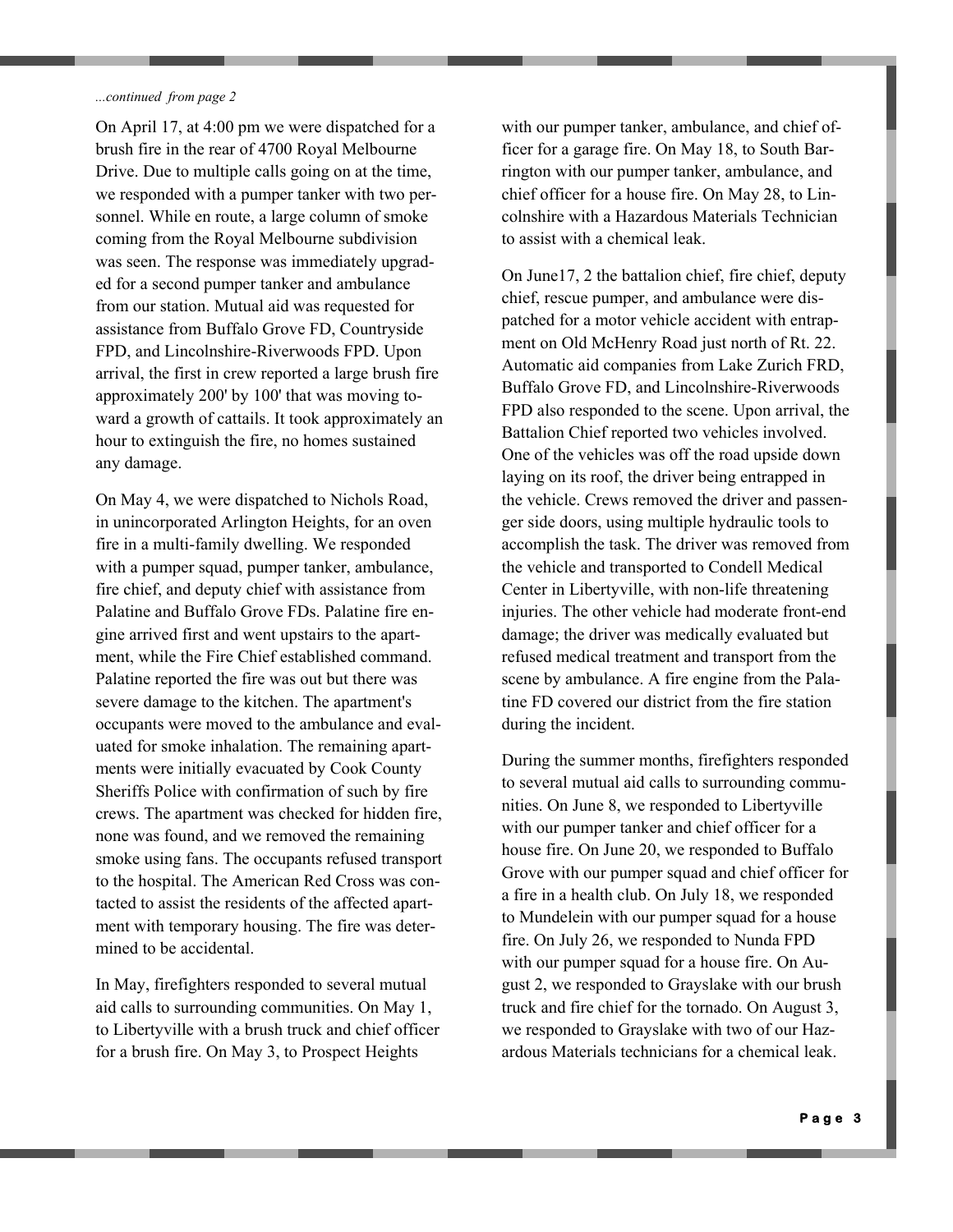## **Meet Our Fire Service Family...**

By: Firefighter/Paramedic Kris Mullen

To do the best job possible you have to hire the best. We are proud of our top personnel, so in each newsletter we feature a few of our finest firefighters, who are part of our team and fire service family.

> Firefighter/Paramedic Tyler Gates joined LGFPD during the summer in 2014. FF/PM Gates recently graduated from paramedic school, at Northwest Community Hospital, this summer. He completed the fire academy, at Northeastern Illinois Public Safety Training Academy (NIPSTA) in Glenview, in the fall of 2014.

> Tyler graduated from Crystal Lake Central High School in 2010. He comes from a firefighting family and is looking forward to serving the residents of the district. When Tyler is not on duty his hobbies include fitness, bodybuilding, nutrition, and the outdoors.

Firefighter/Paramedic Matt Sadowski joined LGFPD this year. FF/PM Sadowski became a paramedic in 2010 and a firefighter in 2014. When he is not serving the residents of our district, he is serving the residents of Newport Fire Protection District, where is also works part-time.

Matt came to the United States from Poland when he was two years old, he has lived here for 26 years. During his free time, he enjoys spending time with his three year old son, snowboarding, and is an avid Chicago Bears and Blackhawks fan.

*To provide residents, owners, businesses, and visitors within the Long Grove Fire Protection District, and any recognized emergency agency requesting automatic/mutual aid, with the safest, effective, efficient, comprehensive, and customer focused Fire, Rescue, and Emergency Medical Services possible. This high level of professional services will not be limited in scope to emergency situations only, but will encompass the broader spectrum of public safety, to include Public Education, Fire Inspections, and all other support services.*

### **LGFPD Mission Statement | Calendar of Events**

| October 1  | <b>CPR/AED Class</b>   |
|------------|------------------------|
| October 3  | Open House             |
| November 5 | <b>CPR/AED Class</b>   |
| December 1 | <b>First Aid Class</b> |
| December 3 | <b>CPR/AED Class</b>   |
| January 12 | <b>CPR/AED Class</b>   |
| February 2 | <b>CPR/AED Class</b>   |
| March 15   | <b>CPR/AED Class</b>   |
| March 18   | <b>First Aid Class</b> |
| April 5    | <b>CPR/AED Class</b>   |

Classes begin at 6 pm. Class fees are \$15 for residents of LGFPD, \$30 for non-residents. Call Jeff Baygood for additional information at 847-634-3143.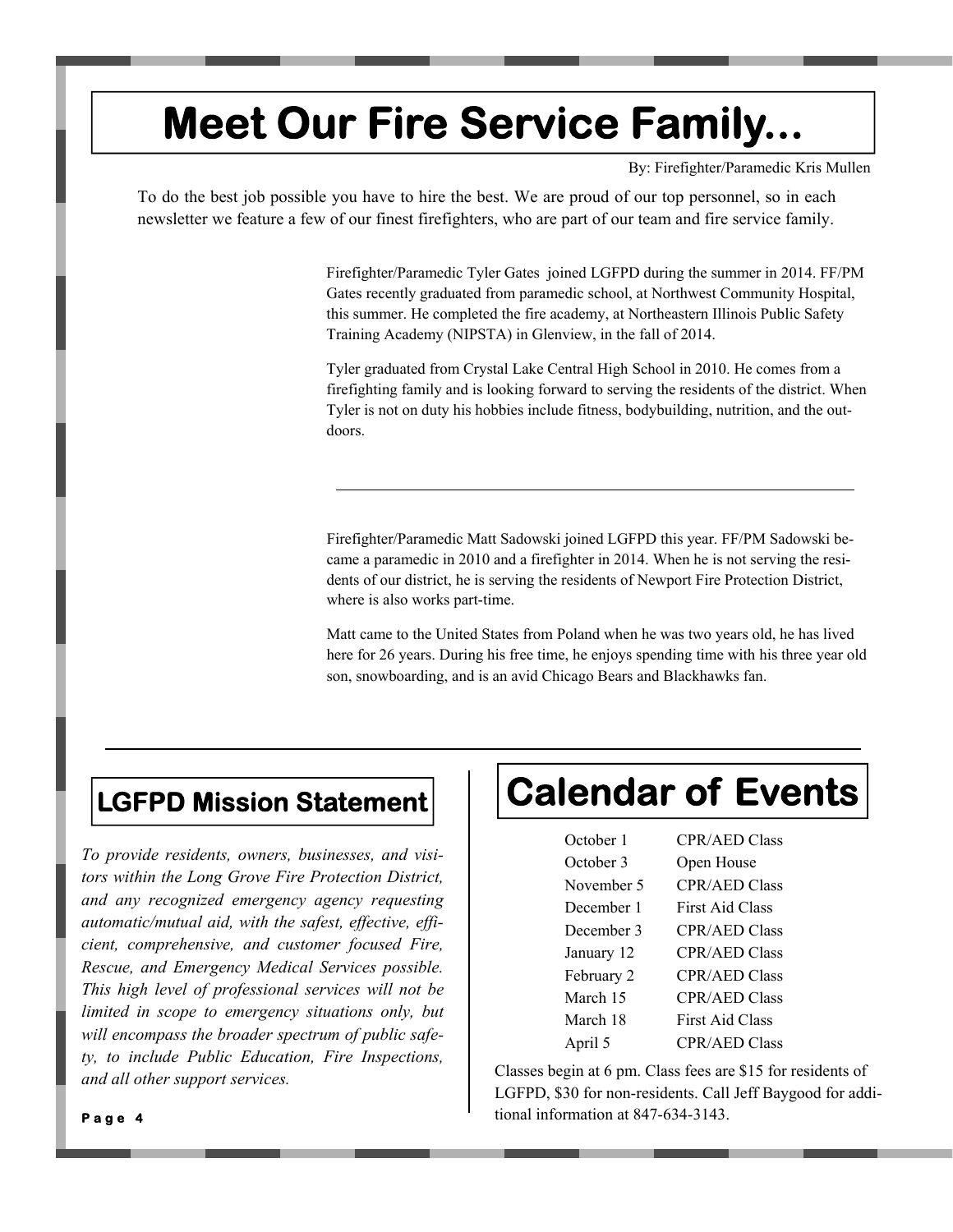#### *...continued from page 1*

gallon per minute pump, 1,850 gallons of water, 50 gallons of foam), and a mini-pumper (500 gallon per minute pump, 300 gallons of water, 15 gallons of foam). These mini-apparatus are quite smaller than their full size counterparts but still pack a significant punch while being paramedic equipped and carrying all the needed equipment to fight fires. These apparatus and their personnel can gain access quickly and aggressively go to work on rescuing victims,



extinguishing/controlling the fire and limiting property damage. This year, the District placed inservice a 4-wheel drive all terrain utility vehicle that can be transported to an emergency scene on a trailer. This vehicle has a small pump, water and foam tanks with a hose wheel. The vehicle's fire component is mainly for brush/grass fires but can be used on small fires related to the congested downtown Long Grove festivals. The all terrain utility vehicle has the capability of transporting an injured/sick patient on a collapsible stokes rescue basket. This is extremely important if a patient is located in a remote limited access area where the vehicle would be utilized to remove the patient to an awaiting ambulance for transport to the hospital. The same concept applies below as with a patient, the utility vehicle would be able to transport personnel/equipment/ supplies into any remote, limited access or rough terrain work location and bring them back out to a main rally/staging point after the assignment has been completed. Finally, the District is joint owners of a hose tender apparatus which carries 4,000 feet of flat loaded 5" large diameter supply hose. This rig also has a small overall foot print and can gain

access to these problem areas. Its primary function is to lay their large hose in order to supply the attack pumping apparatus with water from portable water tanks and water tankers/tenders located out on the main road.

#### **How is the District prepared to answer an emergency event similar to the recent tornado that touched down in the Grayslake area?**

There are five key components which allows the District to maintain a ready state for disaster response. First, extensive and realistic ongoing classroom, tabletop and practical training. Topics include National Incident Management System (NIMS) with heavy emphasis on unified command and coordination of multi-jurisdictional response; special technical rescue team training involving the four major disciplines including structural collapse, high angle, trench and confine space rescue; table top exercises simulating large local events; active shooter response exercises along with other mass casualty drills. Internally, two of

the Districts personnel possess Certificates in Emergency and Disaster Management from the College of Lake County and two personnel completed the Professional Development Series for Disaster Management through the Federal Emergency Management Agency (FEMA) and the Illinois Emergency Management Agency (IEMA).

Second, the District is a member of the Illinois Mutual Aid Box Alarm System (MABAS). On the local level, the District is a member of Lake County MABAS Division IV. Through MABAS, a predesignated Disaster Response Card has been developed and implemented by local fire departments, such as Long Grove. These cards are set up using a Task Force deployment type concept. In other words, 1-7 levels of escalating response apparatus and personnel from multiple jurisdictions are noted on the cards. The MABAS Division dispatch center coordinates the response and all associated radio traffic. Each level of response on the card is a selfsustaining group made up of a certain number of Chief Officers, Pumpers, Rescue Squads, Ladder Trucks, Water Tankers/Tenders, Ambulances and

*Continued on page 6...*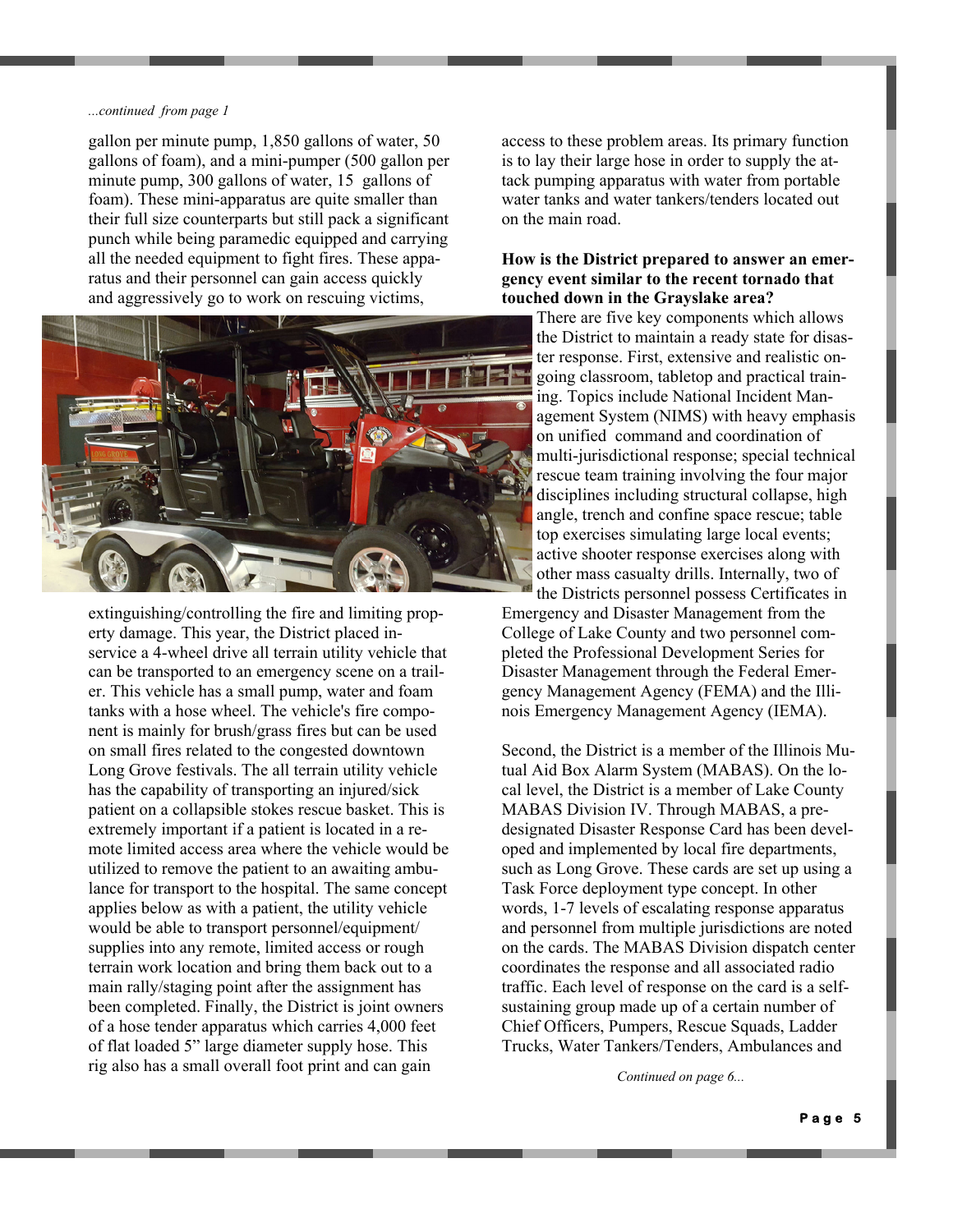*...continued from page 5*

other miscellaneous equipment. Let's say Long Grove was initially struck by a tornado and three different subdivisions were damaged. The on-duty chief officer could request the Disaster Box Card be activated to the third alarm level and he could then send each level of the alarm into different subdivisions to initiate emergency operations. These initial operations may need to be built up even more as the incident progresses. Also, other resources would be added to the fire service companies on the scene, as needed, including law enforcement, utility companies (electric, natural gas, phone, cable), public works or other contracted private heavy equipment companies, Community Emergency Response Teams, Red Cross, Local/County/State/Federal Emergency Management Personnel, the list is endless.

Third, the District is a member of the Lake County MABAS Division IV Special Rescue Teams. This organization consists of different teams, including Divers, Hazardous Materials technicians, Technical Rescue technicians, Side Scan Sonar technicians, a Mechanics team and Wildland Fire technicians. A response matrix similar to the Disaster situation is utilized. The District has personnel serving on all the previously mentioned teams with the exception of the sonar team.

Fourth, the District's partnership with South Lake County Regional Community Emergency Response Team (CERT). This team is used to supplement both fire and police personnel during significant emergency situations and for special events. Although they are not trained to the level of firefighters and police officers, they have received significant training and can perform such tasks as traffic/crowd/ perimeter control, movement of personnel and equipment via an ATV, outdoor search and rescue, interior search and rescue (structurally sound buildings only), property conservation assistance, debris removal, cutting up and removal of trees blocking a roadway, hazard stand-by, Emergency Operations Center assistance, emergency responder rehab assistance, first responder First Aid, shelter operation assistance, planned well-being checks, missing person search, damage assessment, warming shelter operation, cooling shelter operation, mass casualty assistance, and sand bagging.

Fifth, the District is a member of the Emergency Management Coordinating Council of Lake County. One of the District's personnel is serving as President-elect for the organization. Participation in this group is highly beneficial for the District due to the membership being multi-disciplined, the significant training opportunities, sharing of ideas and general networking.

### Are You Weather Ready? By: FF/PM Jeffrey Baygood

With all the severe weather we have been experiencing, especially the recent tornado in the Grayslake area, how can you and your family be alerted to the potential hazards. The answer is "there is an app for that." The Federal Emergency Management Agency (FEMA) has developed an app for smart phones and recently added a severe weather alert function. The alerts are issued by the National Weather Service and you can set up the app for up to five locations across the country.

In addition to this upgrade, the app also provides a customizable checklist of emergency supplies, maps of open shelters and Disaster Recovery Centers, and tips on how to survive natural and manmade disasters. The FEMA app also offers a "Disaster Reporter" feature, where users can upload and share photos of disaster damage.

Some other key features of the app include:

- **Safety Tips:** Tips on how to stay safe before, during, and after over 20 types of hazards, including floods, hurricanes, tornadoes and earthquakes
- **Disaster Reporter:** Users can upload and share photos of damage and recovery efforts

*Continued on page 7...*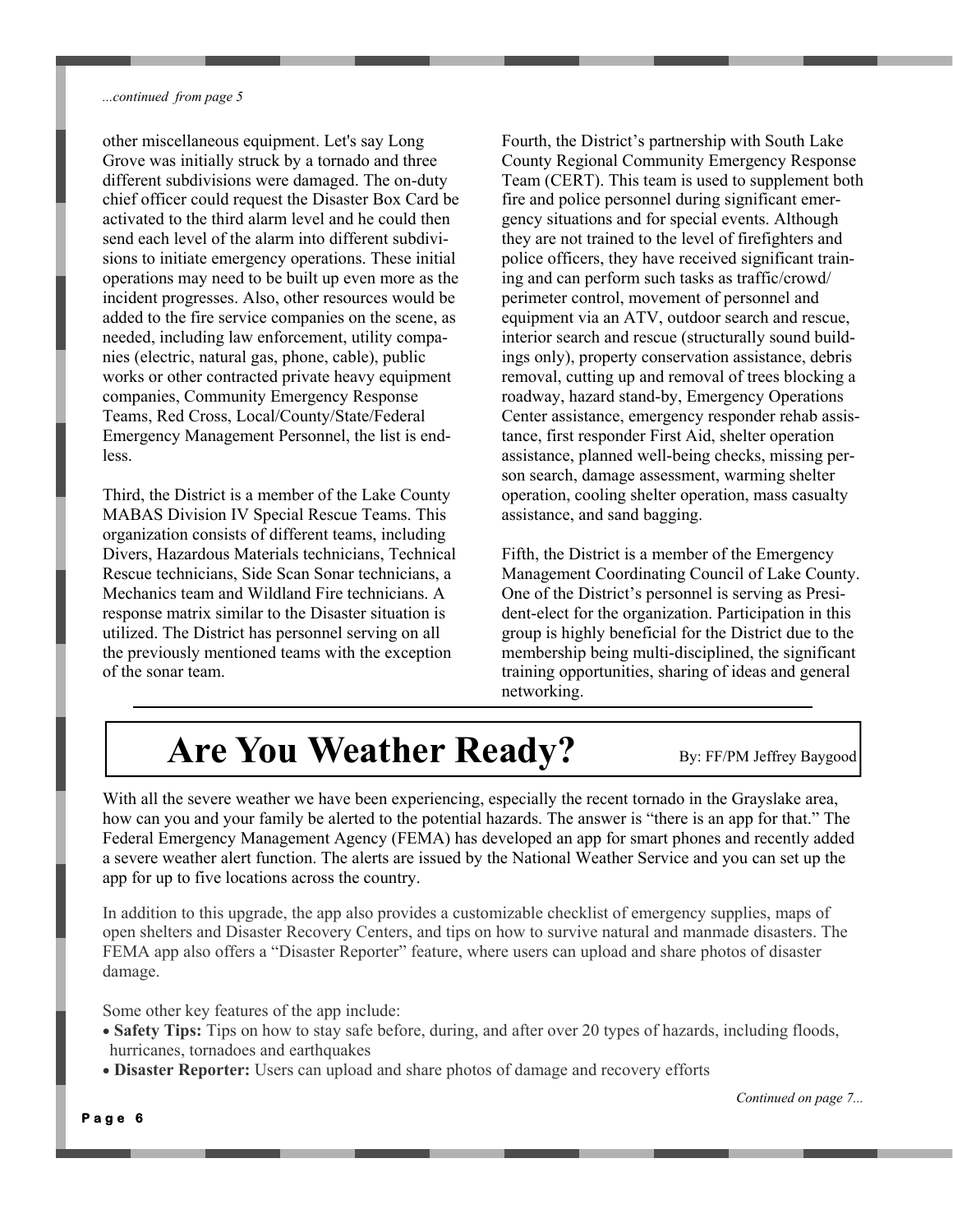### Heating Safety Tips By: Fire Marshal Michael Schmitt

Heating equipment is a leading cause of home fire deaths. Half of home heating equipment fires are reported during the months of December, January, and February. Some simple steps can prevent most heating-related fires from happening.

• Keep anything that can burn at least three feet away from heating equipment, like the furnace, fireplace, wood stove, or portable space heater.

 Have a three-foot "kid-free zone" around open fires and space heaters.

• Never use your oven to heat your home.

 Have a qualified professional install stationary space heating equipment, water heaters or central heating equipment according to the local codes and manufacturer's instructions.

 Have heating equipment and chimneys cleaned and inspected every year by a qualified professional.

 Remember to turn portable heaters off when leaving the room or going to bed.

 Always use the right kind of fuel, specified by the manufacturer, for fuel burning space heaters.

• Make sure the fireplace has a sturdy screen to stop sparks from flying into the room. Ashes should be cool before putting them in a metal container. Keep the container a safe distance away from your home. Test smoke alarms monthly.

#### **Carbon Monoxide Safety Tips**

Often called the invisible killer, carbon monoxide is an odorless, colorless gas created when fuels (such as gasoline, wood, coal, natural gas, propane, oil, and methane) burn incompletely. In the home, heating and cooking equipment that burn fuel can be sources of carbon monoxide (CO).

outside each sleeping area and on every level of the home, and in other locations where required by applicable laws, codes or standards. For the best protection, interconnect all CO alarms throughout the home. When one sounds, they all sound.

 Follow the manufacturer's instructions for placement and mounting height.

• Choose a CO alarm that has the label of a recognized testing laboratory.

 Call your local fire department's non-emergency number to find out what number to call if the CO alarm sounds.

• Test CO alarms at least once a month; replace them according to the manufacturer's instructions.

 If the audible trouble signal sounds, check for low batteries. If the battery is low, replace it. If it still sounds, call the fire department.

• If the CO alarm sounds, immediately move to a fresh air location outdoors or by an open window or door. Make sure everyone inside the home is accounted for. Call for help from a fresh air location and stay there until emergency personnel arrive. If you need to warm a vehicle, remove it from the garage immediately after starting it. Do not run a vehicle or other fueled engine or motor indoors, even if

garage doors are open. Make sure the exhaust pipe of a running vehicle is not covered with snow.

 During and after a snowstorm, make sure vents for the dryer, furnace, stove, and fireplace are clear of snow build-up.

 A generator should be used in a well-ventilated location outdoors away from windows, doors and vent openings.

• Gas or charcoal grills can produce  $CO$  — only use outside.

CO alarms should be installed in a central location

*...continued from page 6*

 **Maps of Disaster Resources:** Users can locate and receive driving directions to open shelters and disaster recovery centers

• **Apply for Assistance:** The app provides easy access to apply for federal disaster assistance Please take the time to download the app and be more prepared.

For a brief video tutorial on the app visit: https://www.youtube.com/watchv=BxBdhLtNuxM&feature=youtu.be For additional information please visit www.READY.gov